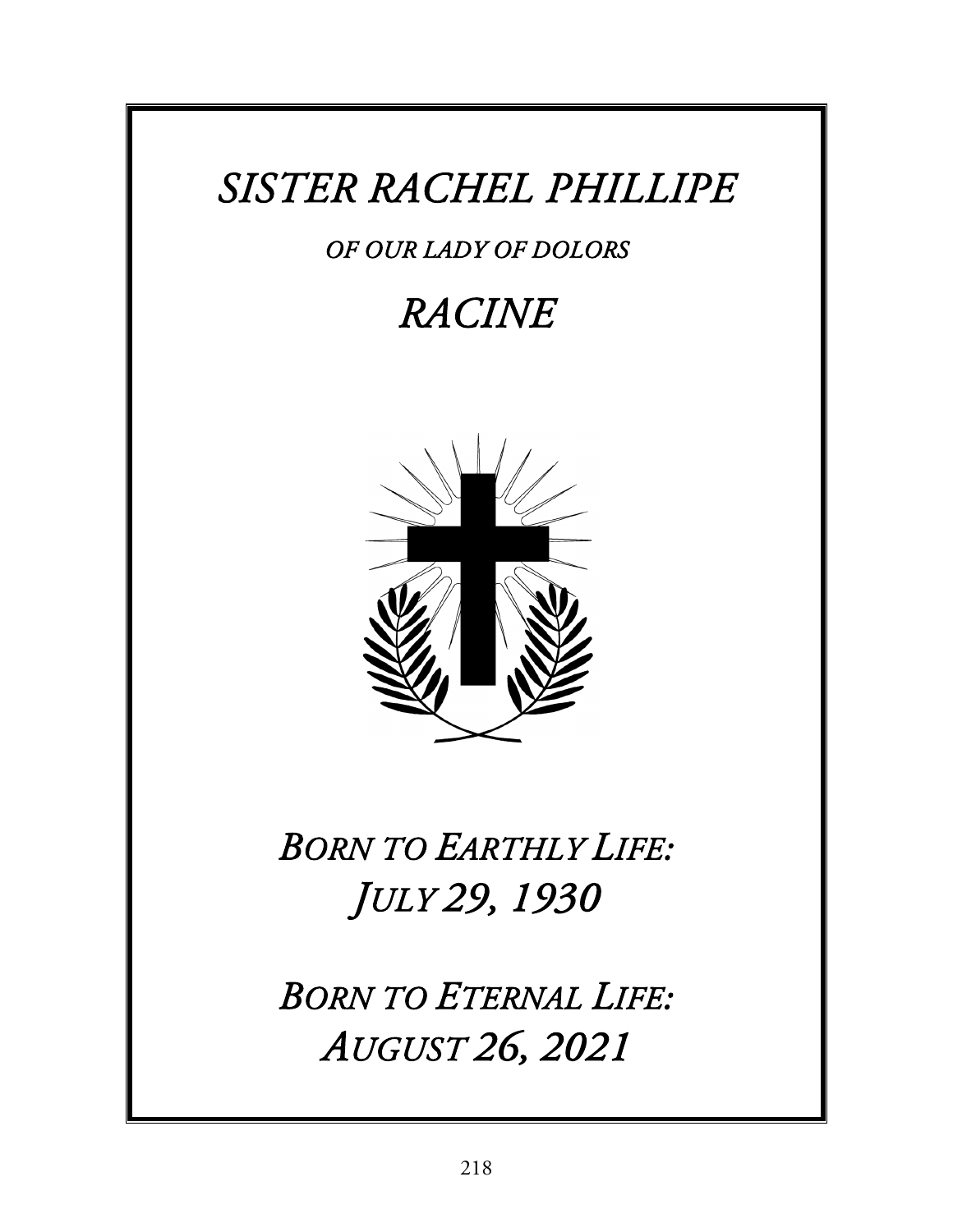#### Sister Rachel Philippe Racine Province of U.S.A. & Canada 1930 - 2021

Diane Racine was born to Philippe Henri Racine and Rachel Talbot in Fall River, MA. As one of a large French-Canadian family and coming as she did in the middle of her many siblings, Diane lacked neither companionship nor good times. She was both mother's helper with the younger ones and little sister to the older ones. The escapades of her brothers had her both laughing at their daring and praying for their daredevil tricks. She saw her brothers off to serve their country and prayed for their safe return. She looked forward to dances and outings with her big and little sisters, and she could jitterbug and do a neat Lindy.

Growing up, Diane had a quiet, contemplative side. Along with her love of music and art, she had a love for nature, especially butterflies, birds, and flowers. She was the first to notice the robin making her nest and hear the tiny phoebe's call-in early spring. She made sure her feathered friends were cared for. The time she spent at the Rhode Island School of Design helped to deepen this love.

Gradually the thought of religious life began to speak to her. Diane entered the Cluny Novitiate in Newport, RI on May 6, 1956, and took the name Sister Rachel Philippe of Our Lady of Dolors when she received the habit on December 8. Sister Rachel made her first vows on July 15, 1958, and left to join the Cluny community teaching at St. Catherine Laboure School in Torrance, CA. Life in Los Angeles was quite a change from the peacefulness of Newport. Classes were very large, the weather was warmer, and the students spend more time outdoors. But children are still children. And Sister Rachel knew how to speak to their hearts. Her niche was with the little ones. She knew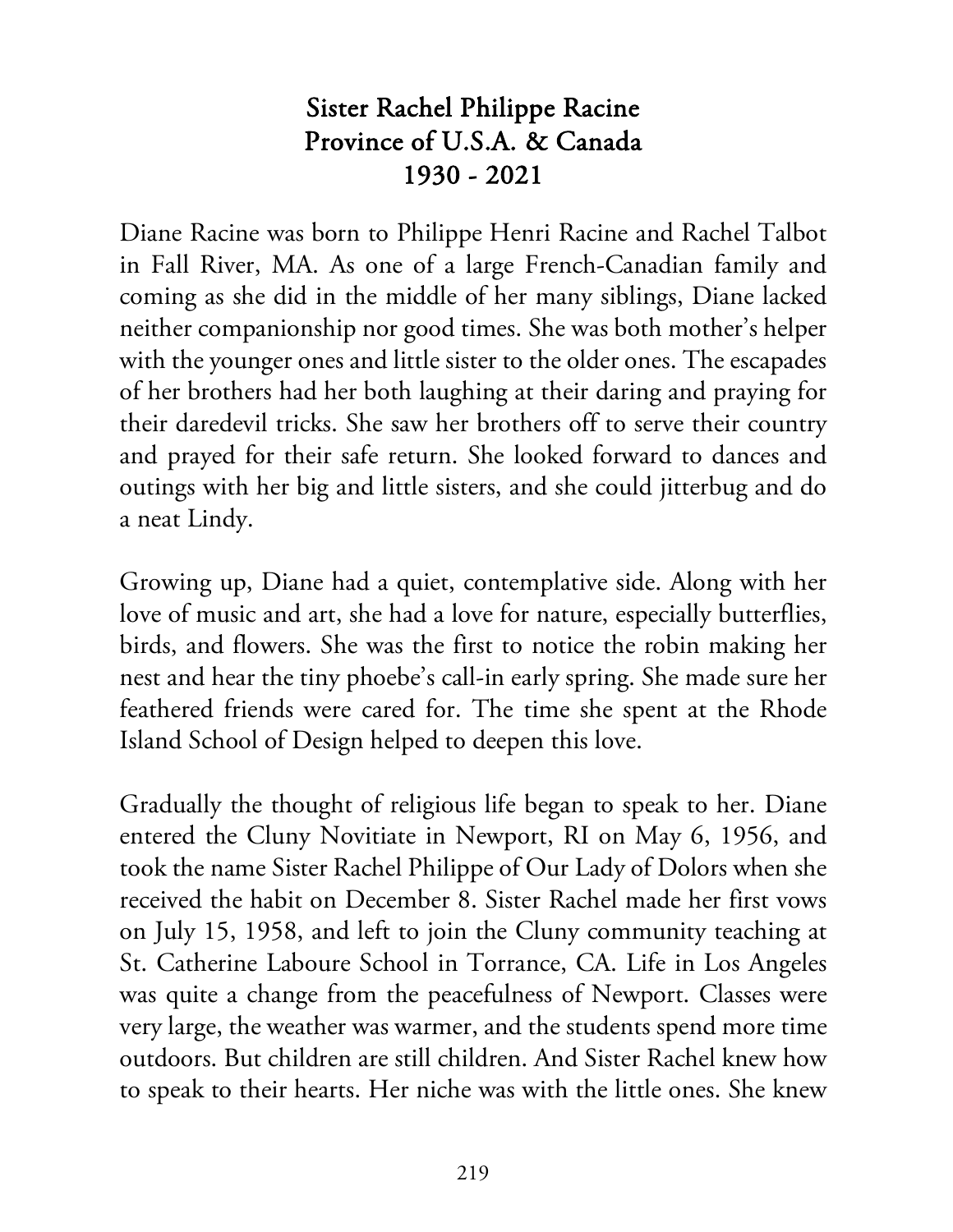how to dry their tears on their first day of school and introduce them to the exciting adventures of learning. Her artistic talents, her love of music, and her delight in nature were all gifts that blossomed and helped her grow into a gifted and loving mentor to the young. She passed on to them her love of nature, taught them about a loving God, and grounded them in the essentials of the academic curricula.

After eleven years, Sister Rachel moved back across the country to Cluny School in Newport, RI where she not only excelled in teaching Grades One through Four, but also taught French and art in different classes. She loved the bucolic setting on Brenton Road and availed of the surroundings to pass on her love of nature to her students.

Sister Rachel visited the Mother House of the Sisters of St Joseph of Cluny twice: once in 1964 when she also made a pilgrimage to Lourdes, and again in 1974 when she also visited the birthplace of Blessed Anne Marie Javouhey, Founder of the Cluny Sisters.

In 1990, Sister Rachel traveled back to California, this time to teach at Sts. Peter and Paul School in Wilmington. Again, this was a whole new world for now she worked with Hispanic children growing up in the harbor of Los Angeles. She endeared herself both to the children, parents and the staff and faculty of Sts. Peter and Paul. Her calm presence and gentle smile always invited a sense of trust. Weather it was participating in the annual Fiesta, the jog-a-thon and the "dress up for Halloween", Sister Rachel brought smiles and encouragement, as her quiet creative energy inspired everyone to "get involved"

After eleven years, she returned to Newport again, this time serving the little ones at Cluny School as a gifted tutor, while also assisting the teachers with enthusiasm amid the endless preparation of lessons in reading, writing and arithmetic.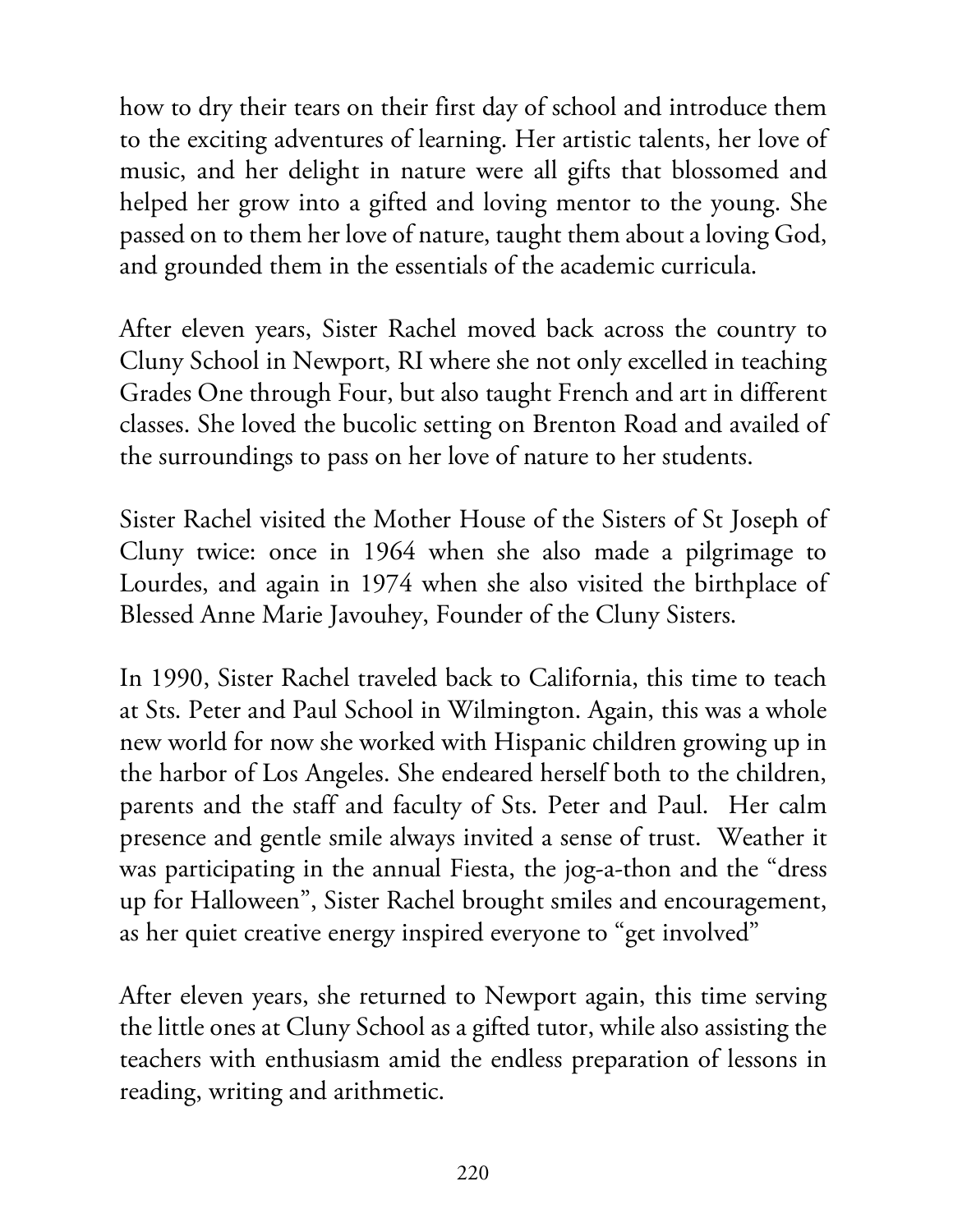In 2006 Sister Rachel became a reading resource teacher at the school. That was also the year she left the Brenton Road Community for the Javouhey House on Carroll Avenue. While it was not a large geographic move, it did take her away from the fields and walks she so enjoyed in the rural space of Brenton Road.

In 2011 Sister cut back on her hours, volunteering at the school as a reading resource teacher. It was only in her late 80s that Sister Rachel fully retired from teaching. Living at Javouhey House still provided many opportunities to enjoy the music of chattering birds she faithfully fed outside the chapel, or to count the new monarch butterflies alighting on her butterfly bushes she carefully tended.

Sister Rachel always kept in touch with her large family and enjoyed visiting with them in their homes whenever possible. She also welcomed them for a visit and it was at these times that her two families met—one of siblings, nieces, nephews and the other of the Cluny community—at whatever convent she lived. In community, she was a sister to her sisters in any way that they need assistance. She was a presence that was attentive and discreet in how she helped others.

Sister Rachel was a living example of the spirit of prayer. Throughout her life, she found the God of Beauty, Tenderness, Hope, in the art work she produced and in the ways in which she prayed with and in nature. In times of sorrow both in her own life and in the life of others, she turned and encouraged others to turn to Jesus, who was her source of strength and light.

In her retirement, Sister enjoyed her daily walk around the block "praying my rosary for my neighbors," she said. She would often be